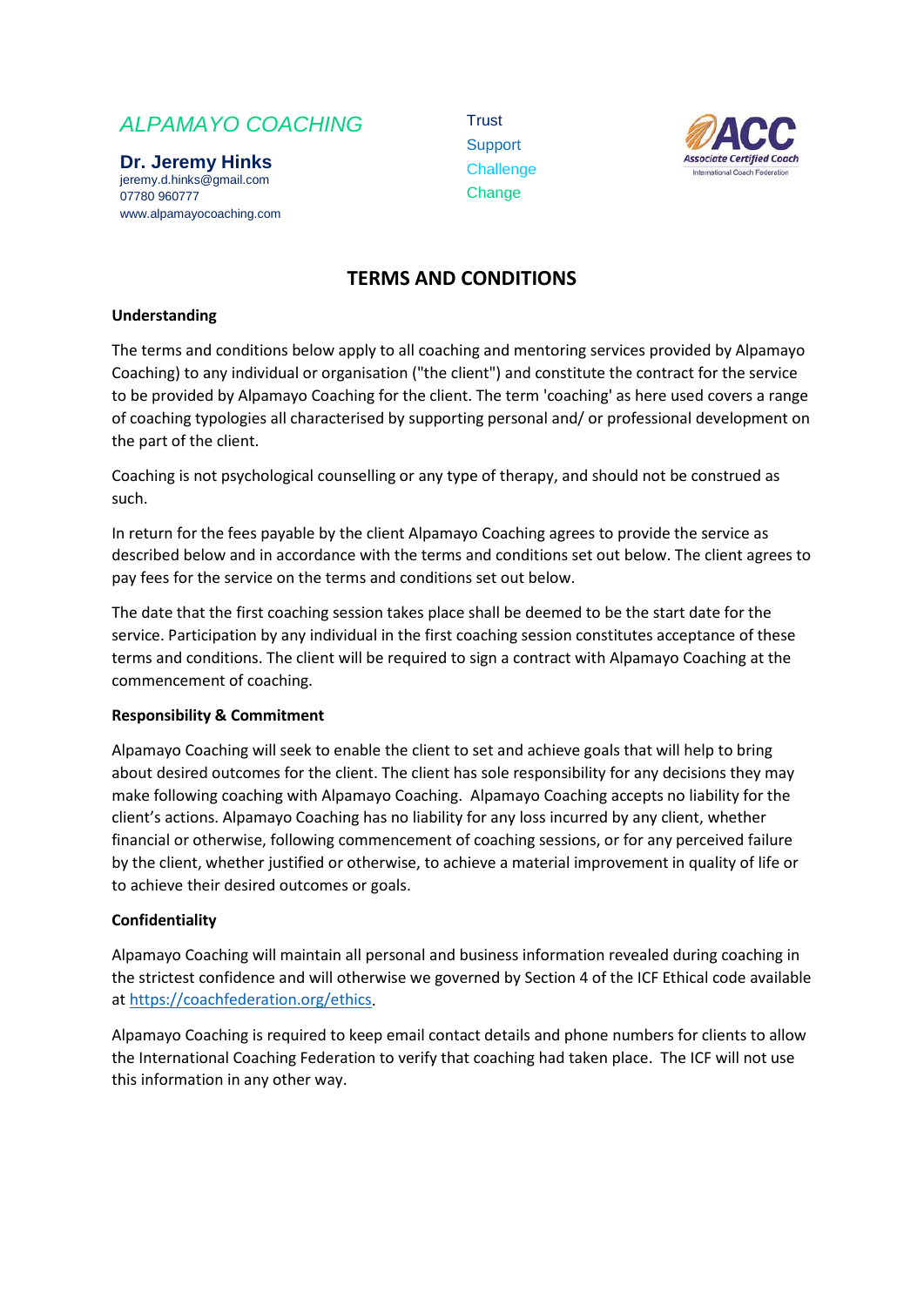# **Clarity & Style**

Alpamayo Coaching will discuss with the client their preferred style of coaching. The client has the right to talk openly and candidly with their coach, and the client is encouraged to discuss any concerns they on any area of the coaching process.

Feedback about the coaching service provided by Alpamayo Coaching is welcomed and will be sort minimally at the end of the coaching contract. This information will be used to guide continuous improvement in the delivery of coaching services by Alpamayo Coaching. You can find more information about coaching approach a[t www.alpamayocoaching.com.](http://www.alpamayocoaching.com/)

## **Coaching Procedure**

The number of coaching session will be agreed at the start of coaching between Alpamayo Coaching and the client, and confirmed by Alpamayo Coaching by email or written correspondence. Where no specific number is agreed sessions will be provided on a session by session basis. Due to the nature of coaching, the initial term usually recommended is four sessions.

Full payment is normally due before or at the first session. Additional sessions can be booked thereafter. Reasonable expenses, as agreed with the client, will be claimed at the end of the coaching contract.

The length of each session is usually between 60 and 90 minutes but can be agreed between Alpamayo Coaching and the client at the commencement of the session.

Coaching will take place between the client and their coach face-to-face (venue by mutual agreement), via Skype (client calls coach), or by telephone (client calls coach). Face-to-face coaching will take place at a mutually agreed venue wherein the client is liable for any costs incurred by Alpamayo Coaching in the use of that venue. Unless otherwise agreed, the client is responsible for telephoning Alpamayo Coaching at agreed times.

Alpamayo Coaching may assign the client tasks or exercises to complete between coaching sessions. There is no obligation on the client to complete these tasks, but not doing so may slow the client's progress in gaining improved quality of life or achieving desired business or personal outcomes. Where possible, clients are requested to submit any information requested by Alpamayo Coaching relating to assignments at least 24 hours before the coaching session when they are to be discussed. Alpamayo Coaching will provide feedback on completed assignments during coaching sessions.

The client may contact Alpamayo Coaching by phone or email between sessions to share a success or seek clarification on a coaching issue. Support between sessions is seen by Alpamayo Coaching as a necessary part of the coaching process. Alpamayo Coaching will always advise a client in advance if the nature of a client's contact is likely to incur an additional charge, and no such charges will be imposed without the client's agreement.

#### **Cancellation & Rearranging Sessions**

If the client needs to rearrange a coaching session, they should provide at least 48 hours' notice. No refunds will be given to clients for unused coaching sessions unless 48 hours' notice has been given.

In exceptional circumstances Alpamayo Coaching may need to rearrange a coaching session; in these circumstances Alpamayo Coaching will use reasonable endeavours to provide a mutually satisfactory alternative appointment the client.